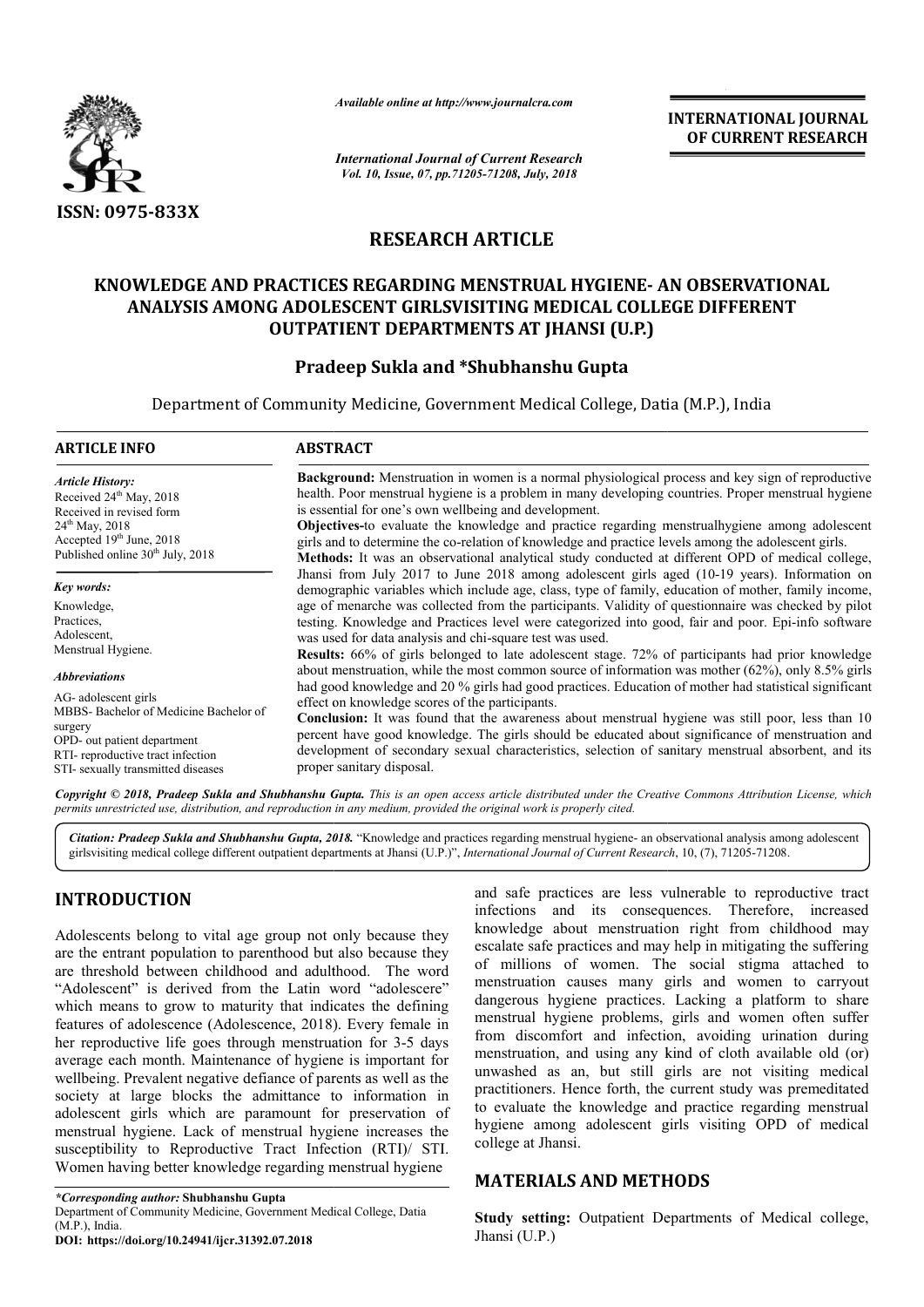**Study design:** It was an observational analytical study **Study duration:** July 2017 to June 2018 (1 year) **Study population:** Adolescent girls (10-19 years) attending various OPD of medical college. **Sampling technique:** Convenience sampling **Inclusion Criteria:** Girls aged 10-19 years visiting OPD.

#### **Exclusion Criteria**

- Girls who haven't attained menarche.
- Medical college MBBS and Nursing students.
- Girls who didn't give consent.

Sample Size calculation- considering the prevalence of knowledge on menstrual hygiene based on literature search was 29% (Mahajan *et al.,* 2017). The estimated sample size is calculated as follows;

The formula used for calculation of sample size (n) was:

$$
n = \frac{z^2pq}{L^2}
$$

Where in, z (at  $95\%$  confidence levels) = 1.96  $\sim$  2.

 $p = 29$  $q = 71(1-p)$ L = absolute error of  $5\%$ So, sample size  $(n) = 330$ 

**Study tool:** A self-administered, structured, pretested, closed ended anonymous questionnaire consisting of questions in English and Hindi on knowledge and practices regarding menstrual hygiene was used as a study tool. Participants were explained about the purpose of study and written informed consent was obtained. They were informed about confidentiality of information collected. Demographic information like parent's education, occupation, family monthly income, personal information like chronological age, age at menarche were collected. Questions on knowledge and physiology of menstrual hygiene, information before menarche and source of information about menstruation were also taken. To assess the menstrual hygiene practices, the questions were asked about the use of sanitary pads, number of pads per day and general hygiene during menstruation. Ethical clearance was also obtained from institutional ethical committee. A pilot study was conducted on 30 adolescent girls to test the validity of the questionnaire. Minor changes were made in the questionnaire after pilot testing. The questionnaire was selfadministered, and adequate time was given to the participants to fill up the questionnaire. There were 7 numbered questions to assess the knowledge about menstruation and hygiene. Each correct response was awarded 1 mark and the remaining as 0. Hence the minimum and maximum score that can be acquired by the respondent were 0 and 10 respectively; as one question was multiple response type. Scores 0-4, 5-7, 8-10 points were graded as poor, fair, good knowledge respectively. There were 6 questions to assess the level of practice of menstrual hygiene.Here the minimum score that can be acquired by the respondent was 0 and maximum score 6. Scores 0-2, 3-4, 5-6 points were graded as poor, fair and good practice respectively. Following data collection, queries from the participants relating to menstrual and reproductive health were clarified by the investigator. The pretested questionnaire was administered under the supervision of the investigator to prevent the participants from sharing responses.

**Data Analysis:** The data were cleaned, and the responses were entered in Epi data software and the collected data were consolidated on Microsoft Excel sheets and further analysed in Epi-info 7.1.3.0 version. The results were expressed as proportions and percentages, quantitative variables using Chi square test, and Fischer exact test and Pearson's correlation coefficient to assess the correlation between the knowledge and practice scores. P-value  $\leq 0.05$  was used to indicate a statistically significant association.

### **RESULTS**

Table 1 shows the frequency and proportion of the sociodemographic variables of study participants. It was observed that (66%) of girls belonged to late adolescent stage. Most common age group for attaining menarche was 12-14 years (54%). In educational status of the parents, mother's education was given paramount importance, and it was seen than 25% of mothers were graduates and around 14% were illiterate. Most of the girls belonged to joint family (64%). Table 2 depicts that around 72% of participants had prior knowledge about menstruation, while the most common source of information was mother (62%), followed by teachers in school (18%). Table 3 shows overall 47% of adolescent girls had fair knowledge, while 44% had poor knowledge about menstrual hygiene. Only 8.5% girls had good knowledge. According to Table 4 age at menarche, monthly income of parents & education of mother had statistical significant effect on knowledge scores of the participants. Table 5 shows overall 58% of adolescent girls had fair practices, while 22% had poor practices levels about menstrual hygiene. Only 20 % girls had good practices. There was a positive correlation exists between knowledge and practice among the study population as shown in the Table no 6.

**Table 1. Demographic profile of the study participants (N=330)**

| Demographic variables            | $N($ %) = 330 |
|----------------------------------|---------------|
| Age (in years)                   |               |
| 10-13 (early adolescent)         | 30(9)         |
| 14-16 (mid-adolescent)           | 83(25)        |
| 17-19 (late adolescent)          | 217(66)       |
| <b>EDUCATION LEVEL (CLASS)</b>   |               |
| 8                                | 46(14)        |
| 9                                | 33(10)        |
| 10                               | 43(13)        |
| 11                               | 30(9)         |
| 12                               | 178(54)       |
| Age at menarche (in years)       |               |
| $9 - 11$                         | 40(12)        |
| $12 - 14$                        | 178(54)       |
| $15-16$                          | 112(34)       |
| <b>Monthly income of parents</b> |               |
| $<$ 5000                         | 26(8)         |
| 5000-10,000                      | 132(40)       |
| 10,000-15,000                    | 150(45)       |
| >15000                           | 22(7)         |
| <b>Parent education (mother)</b> |               |
| Illiterate                       | 46(14)        |
| Primary                          | 56(17)        |
| Secondary                        | 59(18)        |
| Graduate                         | 83(25)        |
| Post graduate                    | 63(19)        |
| Profession / honours             | 23(7)         |
| <b>TYPE OF FAMILY</b>            |               |
| Nuclear                          | 118 (36)      |
| Joint                            | 212 (64)      |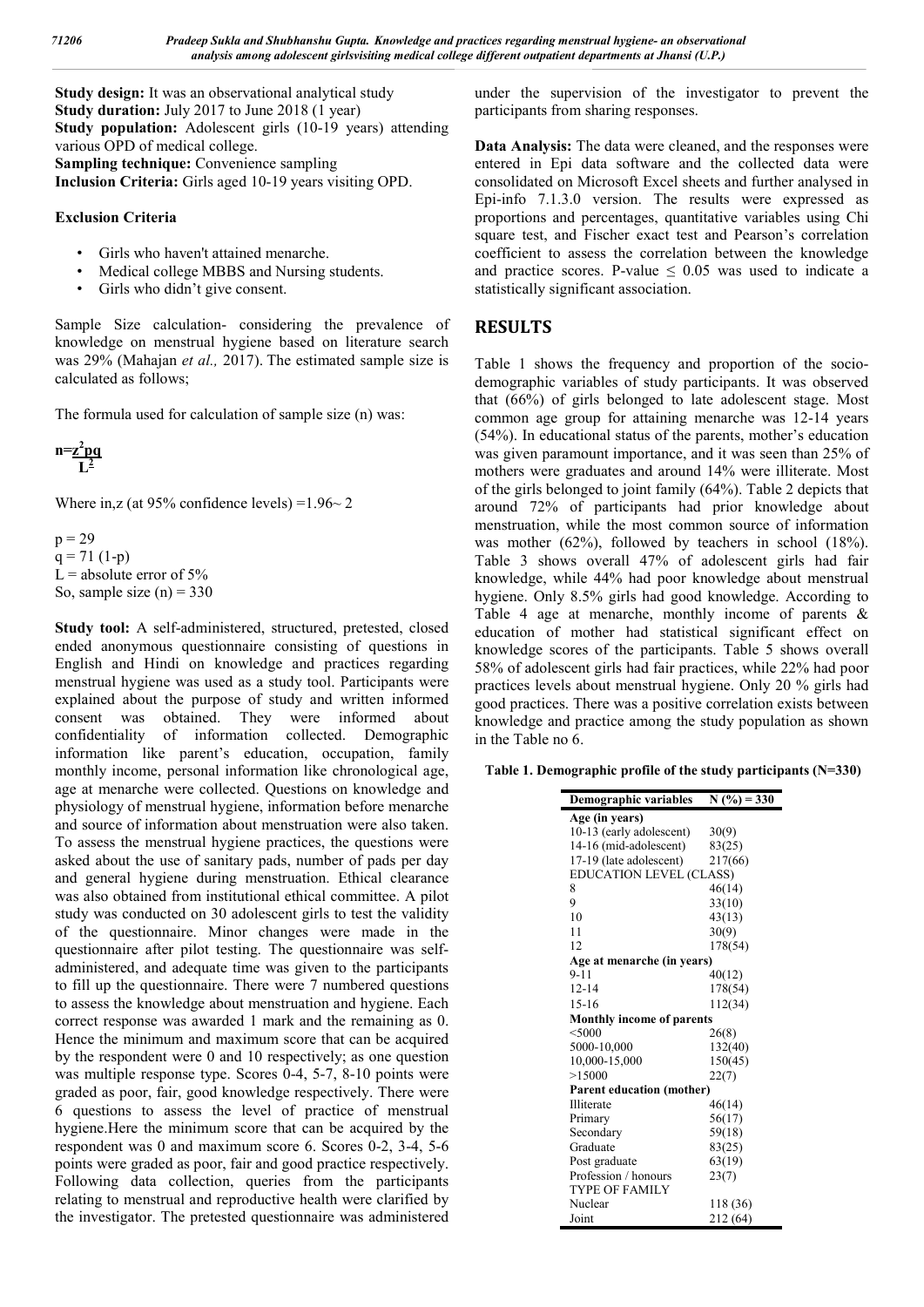**Table 2. Sources of information regarding menstrual hygiene among study participants**

| <b>Particulars</b>                          | $N(%)=330$ |
|---------------------------------------------|------------|
| <b>Prior information about menstruation</b> |            |
| yes                                         | 238(72)    |
| no                                          | 92(28)     |
| <b>Sources of information</b>               |            |
| mother                                      | 205(62)    |
| family member                               | 33(10)     |
| friend                                      | 20(6)      |
| health worker                               | 10(3)      |
| mass media                                  | 2(0.52)    |
| teacher (school)                            | 60(18)     |

#### **Table 3. Knowledge levels regarding menstrual Hygiene**

| Level         | N(%      |
|---------------|----------|
| Poor $(0-4)$  | 145 (44) |
| Fair $(5-7)$  | 155(47)  |
| Good $(8-10)$ | 30(8.5)  |

**Table 4. Association between Knowledge levels and demographic variables**

| <b>Variables</b>           | <b>Satisfactory</b> | <b>Unsatisfactory</b> | $\chi^2$ , df, p-value |
|----------------------------|---------------------|-----------------------|------------------------|
|                            | knowledge           | knowledge             |                        |
| Age of menarche (in years) |                     |                       |                        |
| $9 - 11$                   | 12                  | 28                    | 14.81, 2,              |
| $12 - 14$                  | 100                 | 78                    | $0.001*$               |
| $15-16$                    | 73                  | 39                    |                        |
| <b>Type of Family</b>      |                     |                       |                        |
| Nuclear                    | 73                  | 45                    | 2.5, 1, 0.11           |
| Joint                      | 112                 | 100                   |                        |
| <b>Monthly income</b>      |                     |                       |                        |
| (Rs)                       |                     |                       |                        |
| $<$ 5000                   | 9                   | 17                    | 37.2, 3,               |
| 5000-10,000                | 50                  | 82                    | $0.0001*$              |
| 10,000-15,000              | 110                 | 40                    |                        |
| >15,000                    | 16                  | 6                     |                        |
| <b>Education of mother</b> |                     |                       |                        |
| Illiterate                 | 2                   | 44                    | 43.9,5,                |
| primary                    | 35                  | 21                    | $0.0001*$              |
| secondary                  | 37                  | 22                    |                        |
| graduate                   | 52                  | 31                    |                        |
| post graduate              | 43                  | 20                    |                        |
| profession / honours       | 16                  | 7                     |                        |

\*p<0.05 is considered statistically significant

**Table 5. Practices level regarding Menstrual Hygiene**

| Level        | N(%)     |
|--------------|----------|
| Poor $(0-2)$ | 73 (22)  |
| Fair $(3-4)$ | 191 (58) |
| Good $(5-6)$ | 66 (20)  |

**Table 6. Correlation between knowledge and practices levels of participants**

| Particular           | Mean | Correlation (r) |
|----------------------|------|-----------------|
| Mean knowledge score | 7.35 | $0.211*$        |
| Mean practices score | 5.15 |                 |

\*p<0.05 is considered statistically significant

#### **DISCUSSION**

The present study revealed that majority of girls (54%) attained menarche between 12-14 years. The mean age of menarche among the study participants 13.45 years. In a study by Sangeetha Balamurgan *et al.,* 2014 found that maximum number of girls attained menarche between 13-15yrs (60%) and mean age of menarche of the respondents was 13.15 yrs. Another study conducted by Vijayakeerthi *et al.* revealed majority of women 85.7% attained menarche at the age of 13-

15yrs followed by 35(10.4%) at the age of 11-12yrs and 13(3.9%) at the age of 16 yrs. In the present study 47% of adolescent girls had fair knowledge, while 44% had poor knowledge about menstrual hygiene. Only 8.5% girls had good knowledge. 58% of adolescent girls had fair practices, while 22% had poor practices levels about menstrual hygiene. Only 20 % girls had good practices. As per Vijayakeerthi *et al.* It was observed among337 women majority 45.7% of the study participants had average knowledge about menstruation and menstrual hygiene. 29.7% and24.6% of women had good and poor knowledge respectively. In a similar study conducted by Mahajan (2017), composite practice scores showed that 19%, 69%, and 12% samples had poor, fair, and good score of practices regarding menstrual hygiene, respectively. Indeed, the findings showed a significant positive association between good knowledge of menstruation and educational status of the mother only which is similar to the results of our study. Half of the study participants had mother as the most common source of information. In contrast to the current finding, studies carried out by Jugal *et al.* 2012 (29.1%), Adhikari *et al.* 2009 (25.3%) and Adwitiya Das *et al.* 2014 12 (20.8%) showed that the study participants had low level of knowledge about the source of menstruation. Regarding the normal duration of menstruation 96.4% of women had given correct response and this is consistent with findings from the studies by Kamath *et al.* 2013 (92%) and Karthik *et al.* 2016 (92%).Other studies too show almost similar result as present study (Patil Sudha Rani, 2014; Kamakhya Kumar *et al.,* 2015). The above findings emphasize the need to encourage safe and hygienic practices among the adolescent girls and bring them out of traditional beliefs, misconceptions, and restrictions concerning menstruation. The use of sanitary napkins was promoted, and various schemes regarding menstrual health were briefed to the students. Early awareness can prevent students from suffering from the various reproductive tract infections. Pamphlets were distributed among the AGs regarding the do's and do not's during menses, and they were asked to show the same at home to their mothers to enhance their knowledge about menstruation, menstrual, and personal hygiene so that they can educate their daughters at home. The Government of India had launched a scheme for the promotion of menstrual hygiene among adolescent girls in rural areas of the country. The focus of the scheme is to increase awareness among adolescent girls on menstrual hygiene, built self-esteem and increase access and use of high quality sanitary pads by adolescent girls in rural areas (NRHM Newsletter, 2012). The pads were given at schools and in the community by anganwadi worker. This scheme of supply of sanitary pads at low cost by the Government had a great impact in improvement of menstrual hygiene by the adolescent girls and this practice makes them to carry through rest of their reproductive life.

#### **Conclusion and Recommendation**

Menstruation and puberty hygiene is rarely discussed at home as well as schools; especially in the regions, the current study was conducted. It was found that the awareness about menstrual hygiene was still poor, less than 10 percent have good knowledge. 27.79 percent of the respondents was not aware of menarche before its onset. Mothers played a vital role in informing them about menstrual hygiene prior to menarche. In this study, the role of teacher was found negligible in imparting awareness on various issues related to menstrual hygiene. Most of the respondents were using sanitary pads but still there are girls using old cloths and reusing pad/ cloth. Due